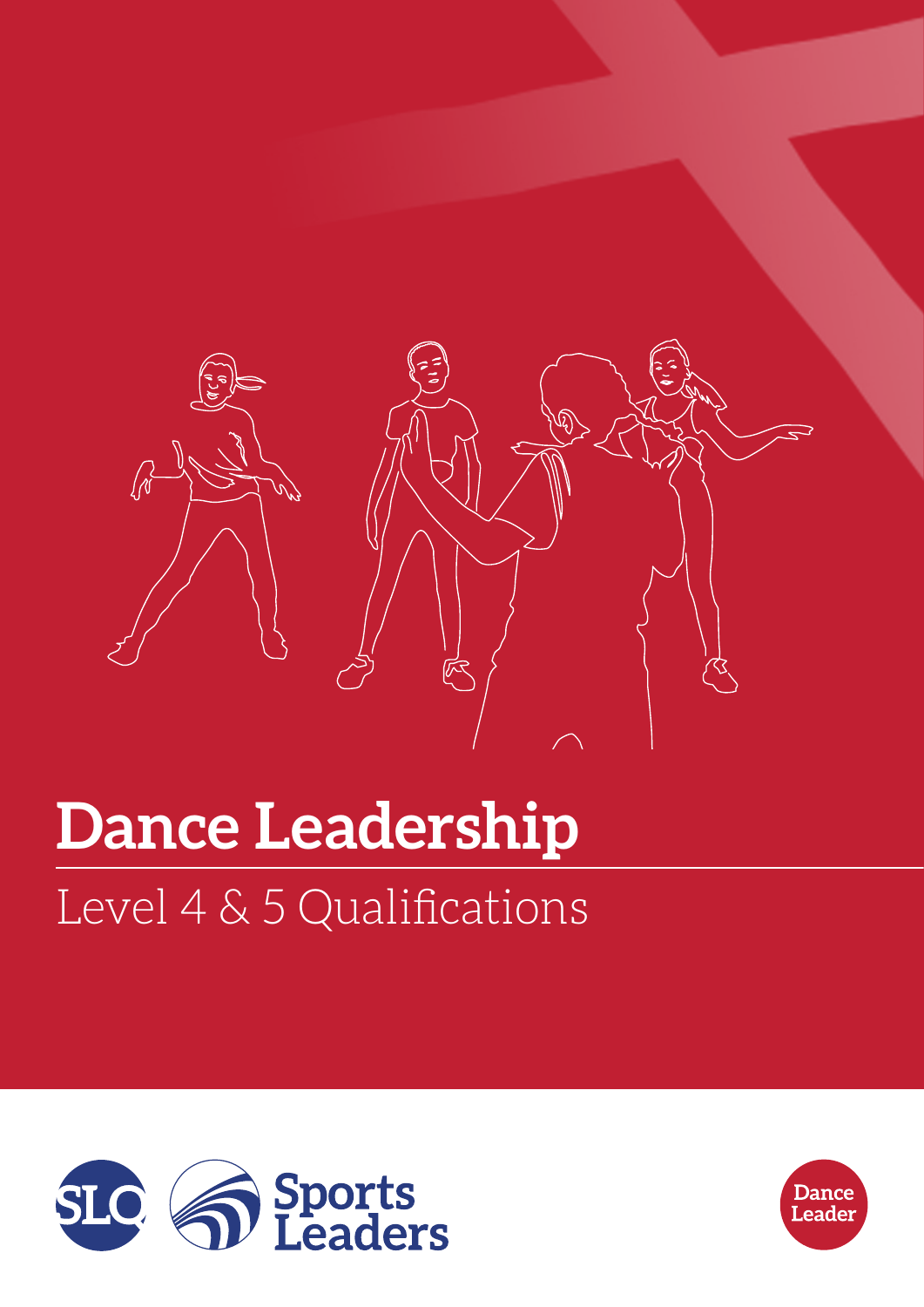# QUALIFICATIONS IN DANCE LEADERSHIP

Dance leadership is the perfect way to diversify your enrichment & leadership offer.

The Level 4 & 5 Qualifications are easy to deliver with adaptations made to make them Covid-19 friendly, making them an essential tool to improve female students' physical health & wellbeing.

Expand your enrichment offer with Dance Leadership Qualifications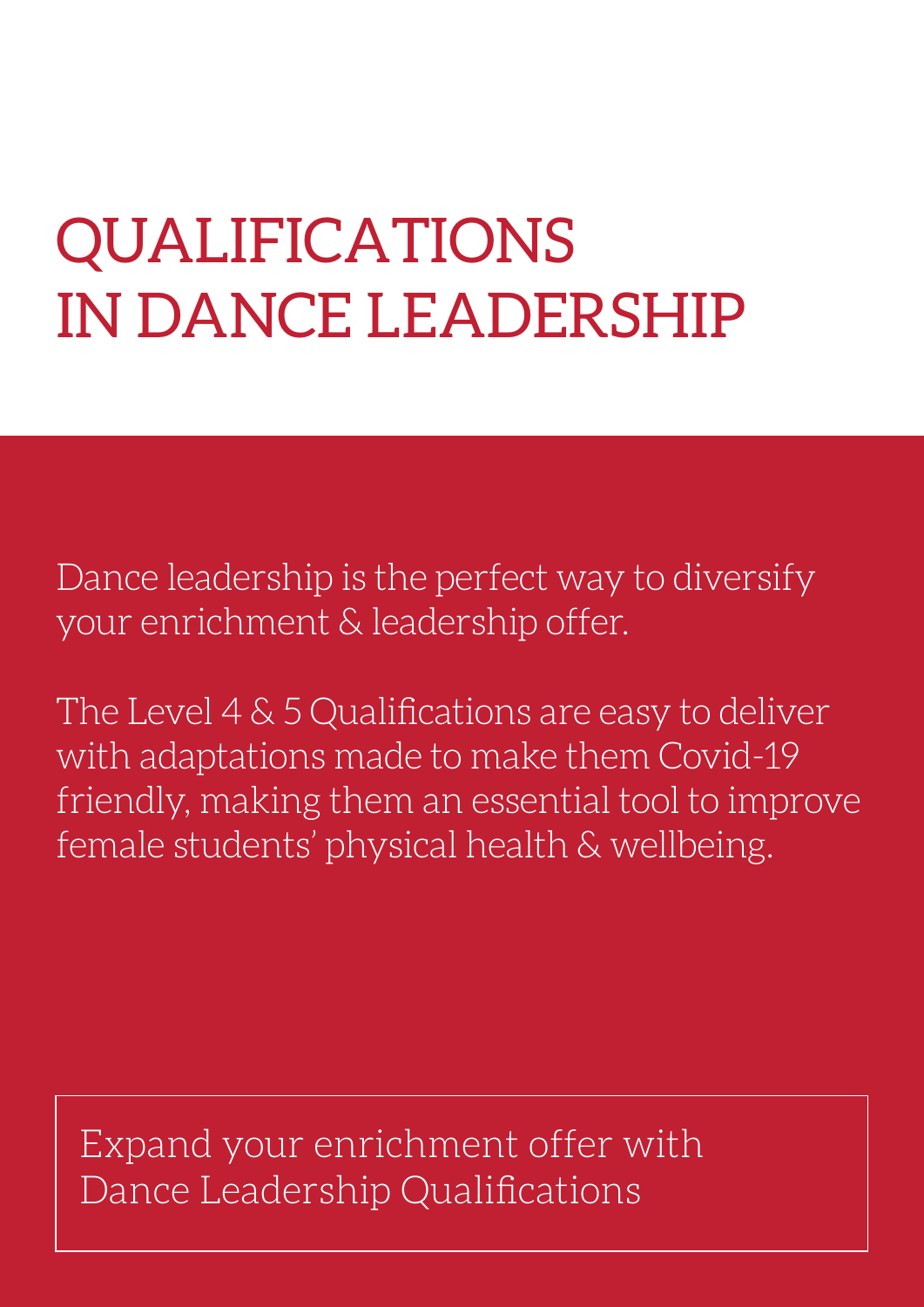# **Qualifications in Dance Leadership**

### **Many young people develop a passion for dance at a young age, but there is a significant drop off in participation at secondary school – either due to other commitments, finance or provision within schools.**

Our Dance Leadership Qualifications have been adapted with the latest guidance regarding Covid-19 in mind to ensure safety and easy delivery. This provides your students with the opportunity to maximise their passion for dance and gain life changing skills, experiences and nationally recognised qualifications.

With physical inactivity being particularly apparent amongst teenage girls, our SCQF Level 4 & 5 Dance Leadership Qualifications are the perfect vehicle to not only engage inactive students, but also give them the platform to develop vital leadership skills and improve their confidence.

Your Dance Leaders can also become advocates for leadership and help engage their peers and younger students. They will also have the skills necessary to help run dance clubs throughout your school to help others become more physically active and engaged.

**We have a range of qualifications which use dance as a basis to learn valuable leadership skills suitable for all abilities. Our SCQF qualifications now sit on the Insight Tool and attract Tariff Points.** 

**Level 4** Qualification in Dance Leadership **Level 5** Qualification in Dance Leadership

#### **We have created over 1 million leaders through our qualifications; this is what they had to say about us:**

- **98%** improved their communication skills
- **96%** learnt to work in a team
- **94%** believed they were more employable
- **78%** said it helped get their first job
- **87%** inspired to get more people engaged
- **83%** wanted to do more in the community

### **What do organisations get from our qualifications?**

By introducing our Dance Leadership Qualifications, you can benefit in several ways, including:

- A platform for learners to develop invaluable leadership skills
- Raise confidence and attainment amongst students
- A series of Learner Support Challenges designed to help students re-engage with learning after lockdown and develop their skills in education adapted to meet Covid-19 guidelines
- Reduce physical inactivity (particularly amongst girls)
- Create positive role models for younger students
- Create leaders who can contribute to school or community productions and work with primary aged children
- Improve student and participant recruitment by offering a wider range of extra-curricular activities